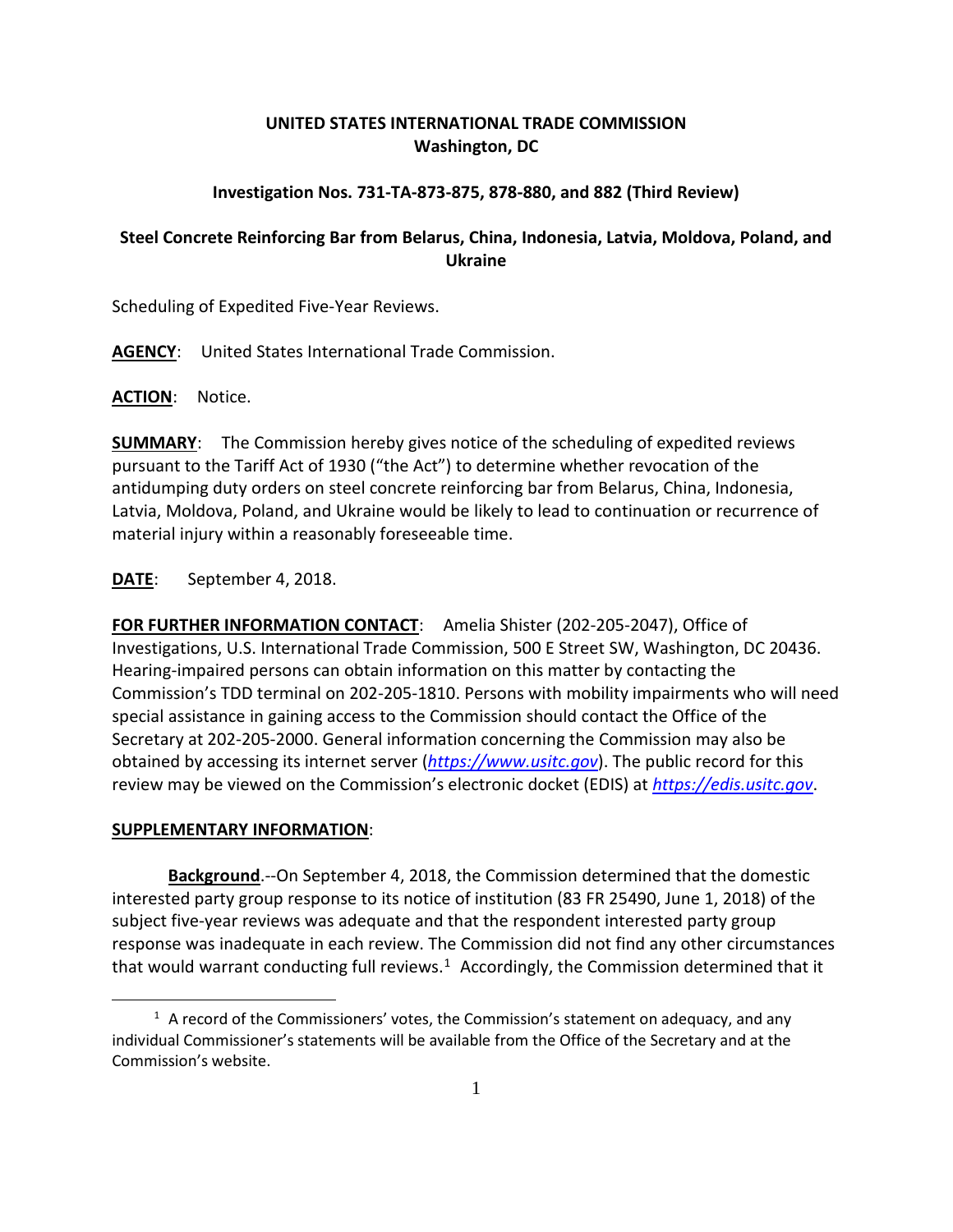would conduct expedited reviews pursuant to section 751(c)(3) of the Tariff Act of 1930 (19 U.S.C. 1675(c)(3)). [2](#page-1-0)

For further information concerning the conduct of these reviews and rules of general application, consult the Commission's Rules of Practice and Procedure, part 201, subparts A and B (19 CFR part 201), and part 207, subparts A, D, E, and F (19 CFR part 207).

**Staff report**.--A staff report containing information concerning the subject matter of the reviews will be placed in the nonpublic record on October 3, 2018, and made available to persons on the Administrative Protective Order service list for these reviews. A public version will be issued thereafter, pursuant to section 207.62(d)(4) of the Commission's rules.

**Written submissions**.--As provided in section 207.62(d) of the Commission's rules, interested parties that are parties to the reviews and that have provided individually adequate responses to the notice of institution, $3$  and any party other than an interested party to the reviews may file written comments with the Secretary on what determination the Commission should reach in the reviews. Comments are due on or before October 9, 2018, and may not contain new factual information. Any person that is neither a party to the five-year reviews nor an interested party may submit a brief written statement (which shall not contain any new factual information) pertinent to the reviews by October 9, 2018. However, should the Department of Commerce ("Commerce") extend the time limit for its completion of the final results of its reviews, the deadline for comments (which may not contain new factual information) on Commerce's final results is three business days after the issuance of Commerce's results. If comments contain business proprietary information (BPI), they must conform with the requirements of sections 201.6, 207.3, and 207.7 of the Commission's rules. The Commission's rules with respect to filing were revised effective July 25, 2014. *See* 79 Fed. Reg. 35920 (June 25, 2014), and the revised Commission Handbook on E-filing, available from the Commission's website at *[https://edis.usitc.gov](https://edis.usitc.gov/)*.

In accordance with sections 201.16(c) and 207.3 of the rules, each document filed by a party to the reviews must be served on all other parties to the reviews (as identified by either the public or BPI service list), and a certificate of service must be timely filed. The Secretary will not accept a document for filing without a certificate of service.

**Determination**.--The Commission has determined these reviews are extraordinarily complicated and therefore has determined to exercise its authority to extend the review period by up to 90 days pursuant to 19 U.S.C. 1675(c)(5)(B).

 $\overline{a}$ 

 $2$  Chairman Johanson and Commissioner Broadbent voted to conduct full reviews of the orders.

<span id="page-1-1"></span><span id="page-1-0"></span> $3$  The Commission has found the responses submitted by the Rebar Trade Action Coalition, the Government of Indonesia, and the Government of Ukraine to be individually adequate. Comments from other interested parties will not be accepted (*see* 19 CFR 207.62(d)(2)).